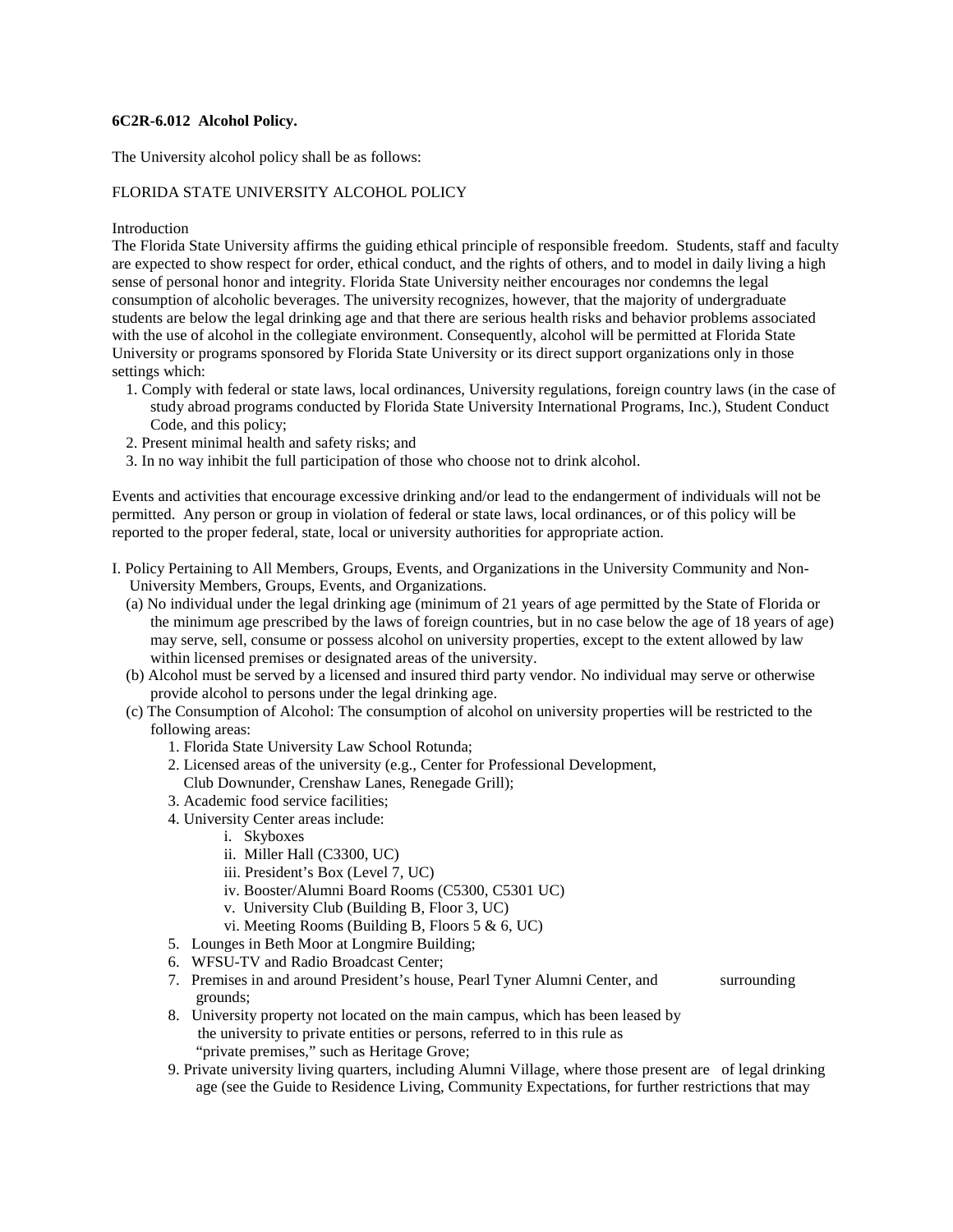apply in residence halls; or in the case of living quarters provided for study abroad programs, see policies promulgated by Florida State University International Programs Association, Inc.);

- 10. Premises in Doak Campbell Stadium area used or licensed for use on football game days;
- 11. At the following sites, when provided in conjunction with an artistic or municipal event:
	- i. The Fine Arts Gallery;
	- ii. The reception/hospitality room in the Opperman Music Hall;
	- iii. The Fine Arts Building; and the
	- iv. FSU Lab Theater.

12. Werkmeister Reading Room (201 Dodd Hall)

13. In common areas for special events approved by the University President or his/her designee. For faculty, the designee is the Dean of the Faculties, for student groups, the designee is the Vice President for Student Affairs, and for all other groups the designee is the Vice President for University Relations.

- (d) The Sale of Alcohol: The sale of alcohol on campus must be approved by the President or designee. Although the President or designee may approve the sale of alcohol on campus, only the Division of Alcoholic Beverages and Tobacco can issue the permit required to sell alcohol in the State of Florida.
- (e) Promotional Guidelines: The promotion of activities or events shall not advertise alcohol or sponsorship by alcohol marketers without prior written approval of the Vice President for University Relations. Events that seek advertising approval must meet the following requirements:
	- 1. Alcohol shall not be used as an inducement to participate in a university event and may not be offered as a prize or gift in any form of contest, drawing or competition. Social events which encourage drinking, drinking contests, or drunkenness, and the advertisement of such events, are prohibited.
	- 2. Alcohol advertising on campus or in campus media, including that which promotes events as well as product advertising, shall not portray drinking as a solution to personal or academic problems of students or as an enhancement to social, sexual, or academic status.
	- 3. Advertising for any university event where alcoholic beverages are served shall mention the availability of non-alcoholic beverages as prominently as alcoholic beverages.
	- 4. Promotional materials, including advertising for any university event, shall not make reference to the amount of alcoholic beverages available. This includes references to kegs or open bars.
	- 5. Must adhere to University posting policy guidelines.
- (f) Florida State University Police shall be notified of all on campus events that are not regularly scheduled that plan to serve alcohol.
- (g) Laws and Regulations: All members of the campus community (students, faculty, staff, alumni, and guests) must adhere to all applicable federal or state laws, local ordinances, and University regulations related to the sale and use of alcohol. They include, but are not limited to the following:
	- 1. It is unlawful for any person to aid or abet an underage person, as defined by Section 1 (a), in the purchase or attempt to obtain alcoholic beverages.
	- 2. It is unlawful for any underage person to falsify a driver's license or other identification document in order to obtain or attempt to obtain alcoholic beverages.
	- 3. It is unlawful for any person to permit use of his/her driver's license or any other identification document by an underage person to purchase or attempt to purchase alcoholic beverages.
	- 4. No person may bring any type of alcoholic beverage into a licensed facility or area, nor may any person take alcoholic beverages out of the licensed facility or area, except that a bottle of wine purchased, but not fully consumed, at the University Center Club or similar restaurant establishment on campus may be removed by the person after it has been recorked as allowed by law.
	- 5. Transportation of all alcoholic beverages on campus shall be in unopened and unobservable containers.
	- 6. Damage to or destruction of property, or injury to person(s), which is caused by or can be shown to be related to the consumption of alcohol will be subject to disciplinary action, as will any other violation of this rule.
- II. Guidelines for University Sponsored Events.

Definition: Large public and formal events where the University acts in symbolic ways to honor, celebrate, and reward achievements central to its mission (e.g., graduation, convocation, dedications, awards, ceremonies).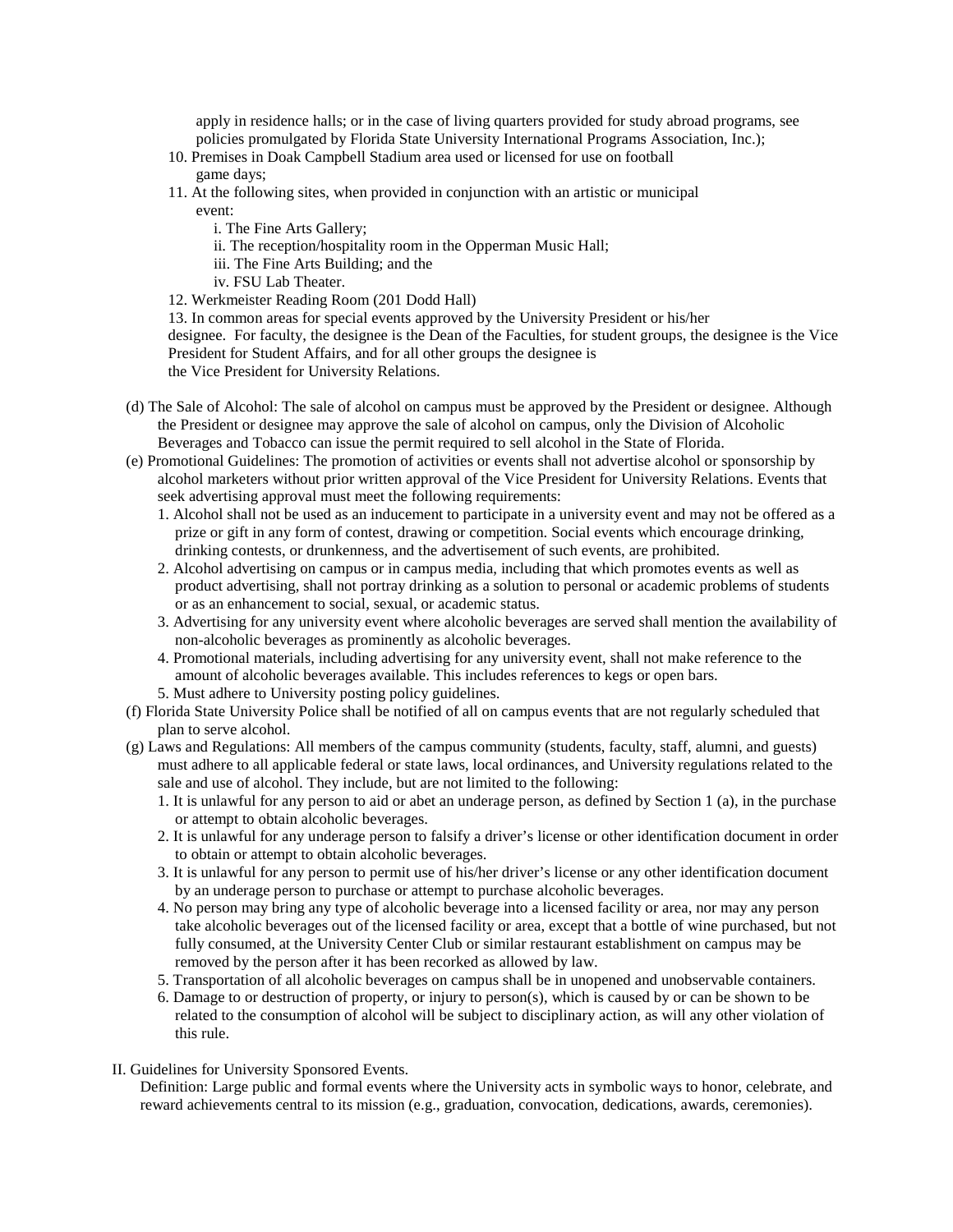These events convey important values about what is central to the University. Florida State University is concerned with the image conveyed when alcohol service is included as part of these events.

All University Sponsored Events are subject to the guidelines outlined in Section I of the alcohol policy. In addition, the following restrictions apply;

- (a) Alcohol will not be served at any reception or other function, as defined above, sponsored by the University or taking place on the University campus where attendance is essentially open to the public and is not controlled by such means as individual invitation, registration, reservation and/or a fee payment process.
- (b) At those functions where attendance will be predominately alumni and friends of the university, and controlled by individual invitation, registration, reservation, or a fee payment process, alcoholic beverages may be served with the following restrictions:

1. All persons will be required to show identification, including birth date, to ensure that they are a minimum of 21 years of age in the State of Florida;

2. The right to refuse to serve anyone who seems to be in danger of over consumption will be reserved and used; and

- 3. An ample supply and variety of food and non-alcoholic beverages will be available.
- (c) At university sponsored functions where attendance will be predominately students, no alcoholic beverages will be served, regardless of the degree of control exercised over attendance

III. Guidelines for University Related Events.

Definition: Any organization or group, consisting primarily of Florida State University students, employees, faculty or alumni, and/or which utilizes the Florida State University name or its premises, in which alcohol is served, must adhere to the following guidelines. These guidelines apply to all student organizations, whether or not they have received formal recognition or not.

All University Related Events, on or off campus, are subject to the guidelines outlined in Section I of the alcohol policy. In addition, the following apply;

- (a) Sponsors are required to provide one or more alternative non-alcoholic beverage available in sufficient quantity throughout the event.
- (b) Non-alcoholic beverages must be available at the same place as the alcoholic beverages and featured as prominently as the alcoholic beverages.
- (c) If the alcoholic beverage is being sold, the alternative beverage should be available at a price equal to or less than the price of the alcohol being provided.
- (d) Wherever alcohol is present, food must also be in sufficient quantity throughout the event.
- (e) The cost of admission to an event may not include or cover the cost of alcoholic beverages.
- (f) No state appropriated, federal funds or A  $\&$  S fees may be used to purchase or sell alcohol.
- (g) The burden of proof for showing legal age is placed upon the person desiring alcohol service. No service will be provided unless clear evidence of legal age is presented. Those of legal age and consuming alcohol will be identified by wrist bands, hand stamps, etc.
- (h) It is the responsibility of the serving establishment, at the time that an alcoholic beverage is requested, to check the picture ID. If, for any reason, proof of legal drinking age cannot be provided upon request, it is the responsibility of the server to deny the request.
- (i) At social functions where alcoholic beverages are served, direct access should be limited to a person(s) designated as the server(s) by a licensed insured vendor. Servers must not consume alcohol during the event.
- (j) The server shall refuse to serve anyone who seems to be in danger of over consumption will be reserved and used.

Any organization found not to be in compliance with the university alcohol policy at their event may be subject to university disciplinary action and may forfeit its right to any fee support from the university.

#### IV. Tailgate Events

Definition: Gatherings occurring in the designated parking areas surrounding the area of Doak Campbell Stadium prior to and after scheduled football games.

- (a) Florida State University does not support or condemn the consumption of alcohol by individuals 21 years of age or older at tailgate events.
- (b) Florida State University does not condone any act related to excessive consumption of alcohol that impairs, interferes, or endangers the safety or enjoyment of anyone attending these events, including the individual who chooses to consume alcohol.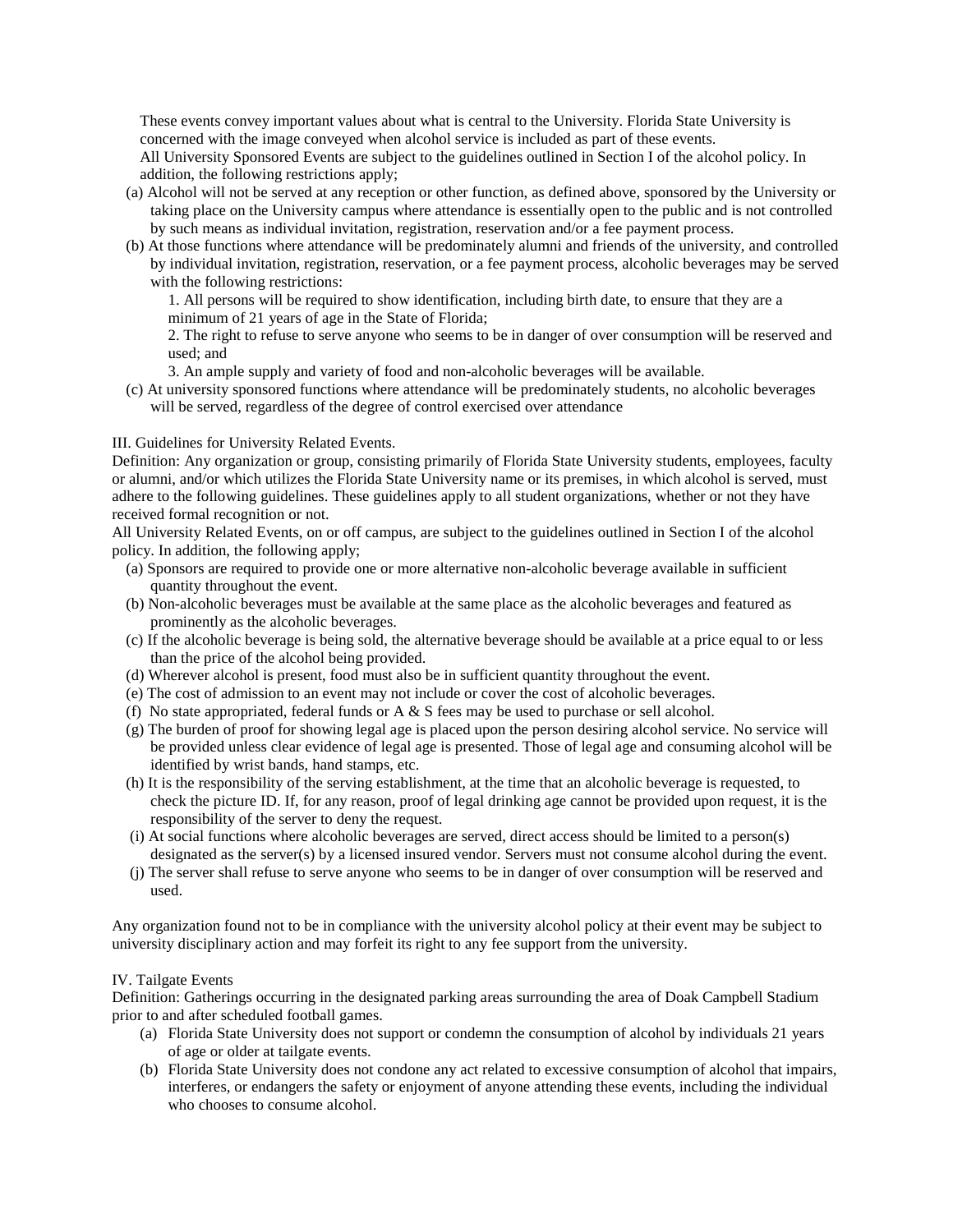(c) Individuals who choose to consume alcohol are responsible for their behavior and should not operate a motor vehicle after they have consumed alcohol.

## V. Administration and Enforcement of Policy

- (a) The Dean of the Faculties is the responsible university official for administration of the alcohol policy for all events involving primarily faculty. The Vice President for Student Affairs is the responsible administrator for students and student groups. The Vice President for University Relations is the responsible university official for administration of the alcohol policy for events managed by the direct support organizations and for those involving all other groups and individuals. Changes and revisions shall be coordinated by the Vice President for Student Affairs in consultation with other Vice Presidents, the Dean of the Faculties and the General Counsel, subject to final approval of the President of the University.
- (a) Enforcement of the alcohol policy shall reside in the Office of Student Rights and Responsibilities for individual student and student organization cases, and the Dean of Faculties for faculty related violations. Enforcement of the alcohol policy for all other groups, including outside groups, organizations, and individuals shall reside in the Vice President for University Relations.
- (b) The University maintains the right to forward possible violations of federal or state laws, local ordinances, and University regulations, to the proper authorities through the Florida State University Police Department.

# VI. Health Risks

Alcohol consumption may cause a number of changes in behavior which are related to dose, rate of intake, body size and percentage of body fluid, expectations, social environment, physical conditions (disease or, more commonly, hormonal cycles can be factors), enzyme differences, and concentration of alcohol in a drink.. It may increase aggressiveness, lower inhibitions, cloud judgment, reduce resistance, and hamper the ability to make decisions.

Alcohol first affects the area of the brain responsible for higher functions, such as decision-making and social inhibitions, suppressing an individual's self-control. Alcohol in the blood can slow reaction time, reduce muscle coordination and impair eyesight, contributing to deficits in performance, judgment, memory, and motor skills. Even low doses can significantly impair the judgment and coordination required to drive a car safely. Florida State University reiterates that no one should ever drink alcohol and drive. The designated driver should never drink alcohol.

Moderate to high doses of alcohol may cause marked impairments in higher mental functions, altering a person's ability to learn and remember information. Very high doses cause respiratory depression and death. If combined with other depressants of the central nervous system, much lower doses of alcohol may produce the effects just described above.

#### VII. Educational Resources and Support

In support of responsible management of alcohol, the University provides numerous resources and support services available to students, faculty, and staff of Florida State University, including alcohol education, counseling, treatment, rehabilitation, re-entry, prevention, and intervention, as well as other educational programs and volunteer opportunities. Below are just a few of these resources and services.

- (a) Health Promotion at the University Health Services Thagard Student Health Center [644-8871; Website is [http://healthpromotion.fsu.edu](http://healthpromotion.fsu.edu/) http://www.tshc.fsu.edu/he/]
- (b) Office of Residence Life [644-2860; Website is http://housing.fsu.edu/index.html]
- (c) FSU Police Department [644-1234; Website is http://www.police.fsu.edu/].
- (d) (b) Volunteer opportunities for students seeking to work toward greater alcohol responsibility are available through Healthy Noles, which is an organization directed by Health Promotion at University Health Services. The Healthy Noles advocate for wellness on campus and alcohol responsibility is a significant component. For more information contact Health Promotion at [644-8871; or access the application at [http://healthpromotion.fsu.edu\]](http://healthpromotion.fsu.edu/) KARMA (Knowing About the Responsible Management of Alcohol and other drugs) Peer Educators [644-8871], PAR (Partnership for Alcohol Responsibility [644-6489] at Thagard Student Health Center and GAMMA (Greeks Advocating the Mature Management of Alcohol).
- (e) The Learning Resources Center of the College of Nursing has books, slides and videotapes on alcohol and other substances which are available to instructors in the College of Nursing. All other staff or faculty